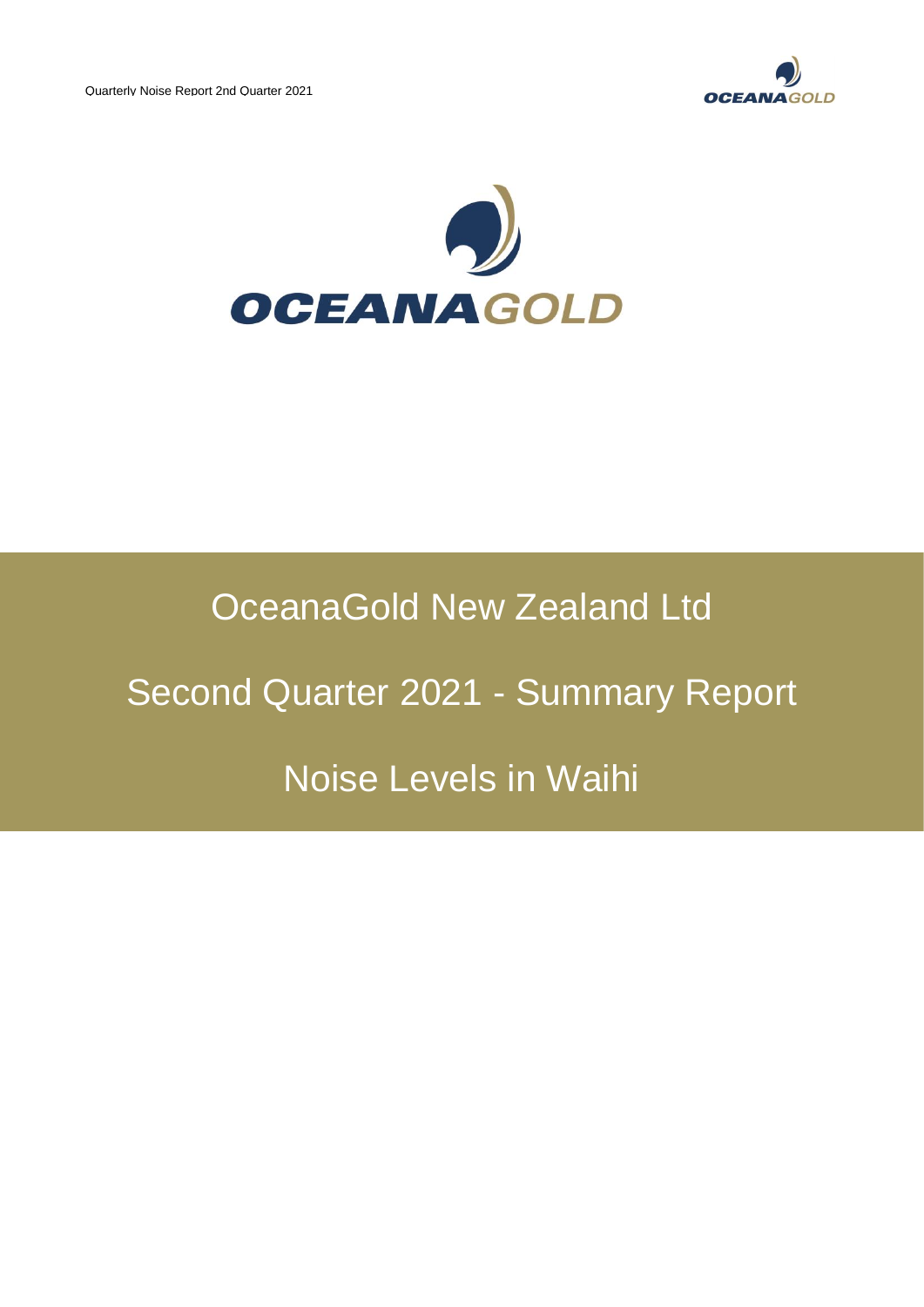

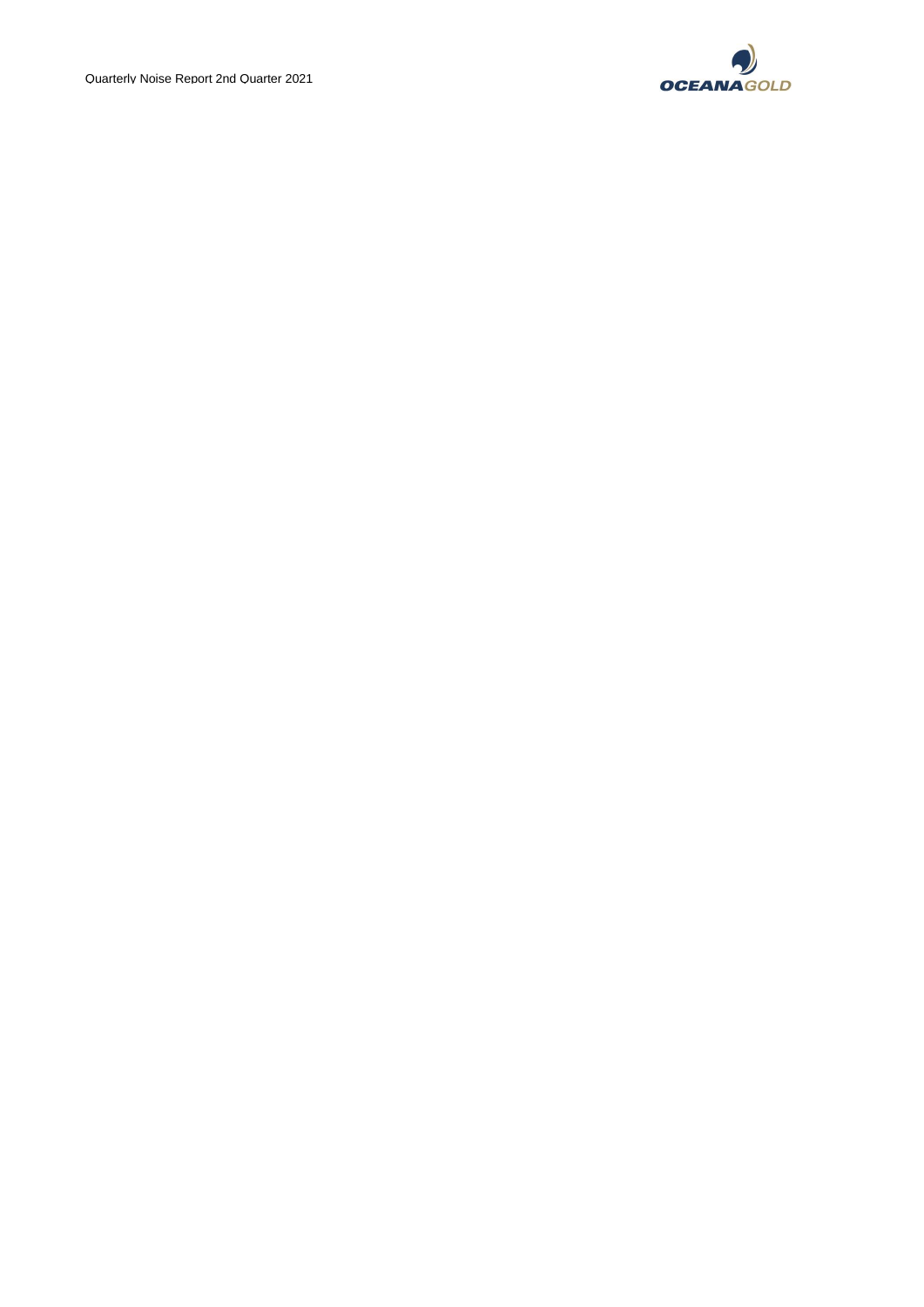

# **Contents**

| $\overline{2}$ . |      |        |  |  |  |
|------------------|------|--------|--|--|--|
| 3.               |      |        |  |  |  |
| $\overline{4}$   |      |        |  |  |  |
|                  | 41   |        |  |  |  |
|                  | 42   |        |  |  |  |
|                  | 4.3. |        |  |  |  |
|                  | 4.4  |        |  |  |  |
|                  | 4.5. |        |  |  |  |
|                  |      | 451    |  |  |  |
|                  |      | 452    |  |  |  |
|                  |      | 4.5.3. |  |  |  |
|                  |      | 4.5.4. |  |  |  |
| 5.               |      |        |  |  |  |
|                  | 5.1. |        |  |  |  |
|                  |      |        |  |  |  |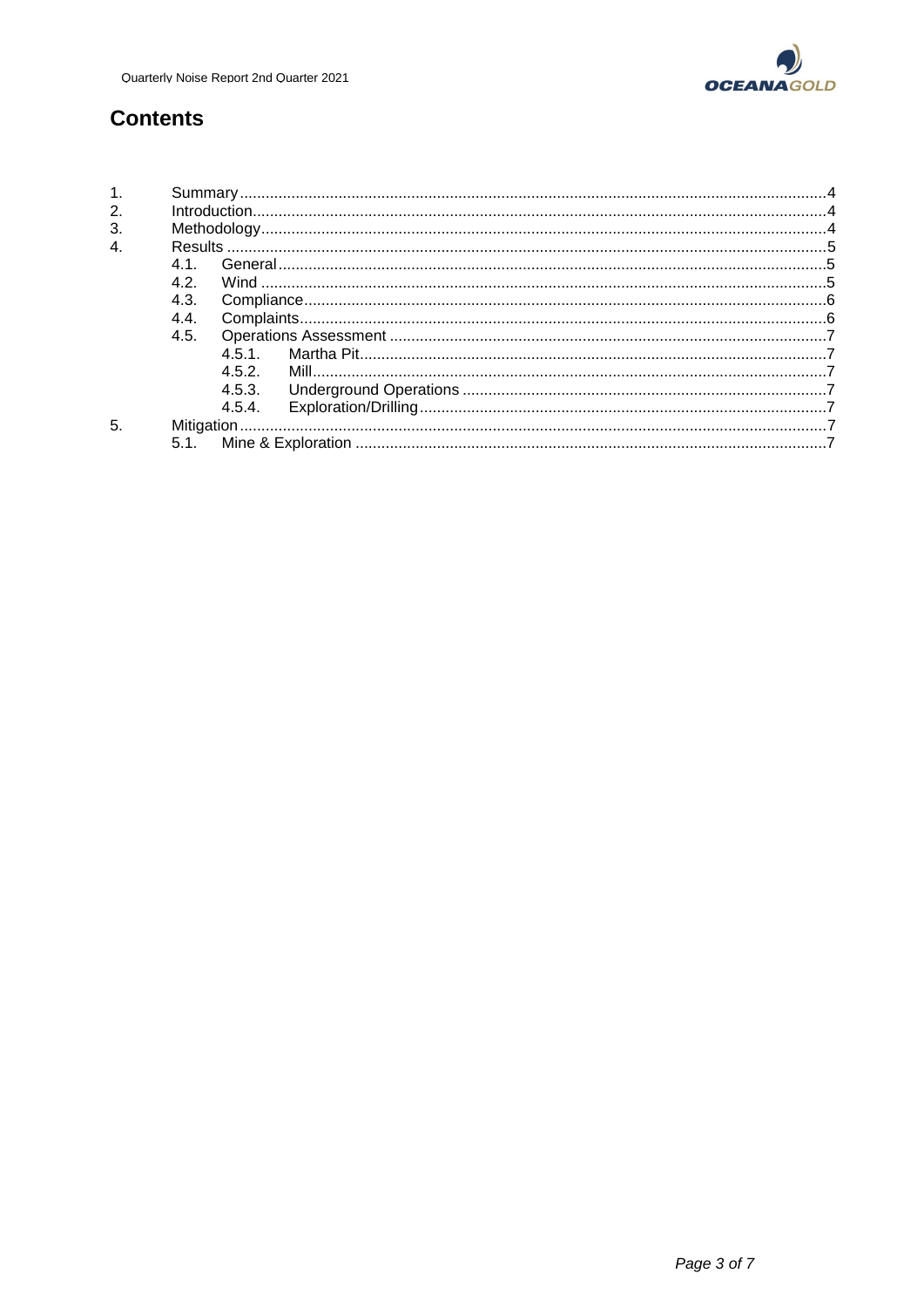

# **1. Summary**

Compliance against the consented noise limit(s) and New Zealand Standards was achieved during the second quarter of 2021. Three mean corrected noise level (MCNL) assessments were made during the period; one had all contributory readings in suitable meteorological conditions as required by the measurement standards and all were within consent limits.

Ten single compliance readings were made during the quarter. Six single corrected measurement levels (SCML) were taken in suitable met conditions and all were compliant.

No adverse wind conditions (>3 m/s), as recorded at the Kenny St meteorological station, occurred on the monitoring occasions.

One measurement recorded at the end of the previous reporting period was identified as producing considerable noise during a routine check; this contributed to one red assessment being determined (as per the Noise Management Plan – Noise Mitigation). Mitigating actions were put in place to reduce adverse noise during Q2 with works reaching completion during the quarter.

Ten single measurements were made of surface-related activities (e.g. stockpiling and ventilation) supporting underground operations. Day-time measurements were compliant with noise restrictions and returned levels ranging from 44 to 49 dB; the dominating noises were the vent shaft, traffic and birds. Nighttime measurements of stockpiling and processing operations recorded levels between 25 and 39 dB. Together, these night readings returned a MCNL of 37 dB.

# **2. Introduction**

This report provides a summary of noise measurements and assessments undertaken by OceanaGold (NZ) Ltd Waihi Operations (OceanaGold) for the second quarter of 2021. The report is prepared to comply with the requirements of five consents:

- − Hauraki District Council (HDC) Land Use Consent (LUC) for Project Martha (LUC 202.2018.857.1, condition 26A) OceanaGold is required to submit quarterly summary reports to Council on representative noise levels.
- − Under the Noise Conditions of the LUC for the Favona Underground Mine (No. 85.050.326.E, condition 9) a summary report is required at the end of each 3-month period from commencement to completion of work.
- − Under the Noise Conditions of the LUC for the Trio Underground Mine (RC-15774, condition 6d) a summary report is required at the end of each 3-month period from commencement to completion of work.
- Under the Noise Conditions of the LUC for the Correnso Underground Mine (RC-202.2012, condition 11d) a summary report is required at the end of each 3-month period from commencement to completion of work.
- − Under the Noise Conditions of the LUC for the Martha Drill Drive Project (MDDP) (LUSE-202.2017.664.001, condition 11d) a summary report is required at the end of each 3-month period from commencement to completion of work. As the relevant consent conditions of the MDDP consent have been superseded by those of Project Martha, MDDP will not be reported upon in the future.

For exploration drilling operations, the conditions set out in section 8.3.1 of the Hauraki District Plan apply. Any monitoring of these activities is also included in this report.

# **3. Methodology**

Sound measurements and assessments by OceanaGold comply with the consent conditions and the New Zealand Standards *NZS 6801:2008 Acoustics - Measurement of Environmental Sound and 6802:2008 Acoustics - Environmental Noise.*

Compliance noise is measured for a minimum of 15 minutes as required under the consent conditions. Compliance readings cannot always be made on every site visit or check due to excessive wind conditions (i.e. greater than 5 m/s).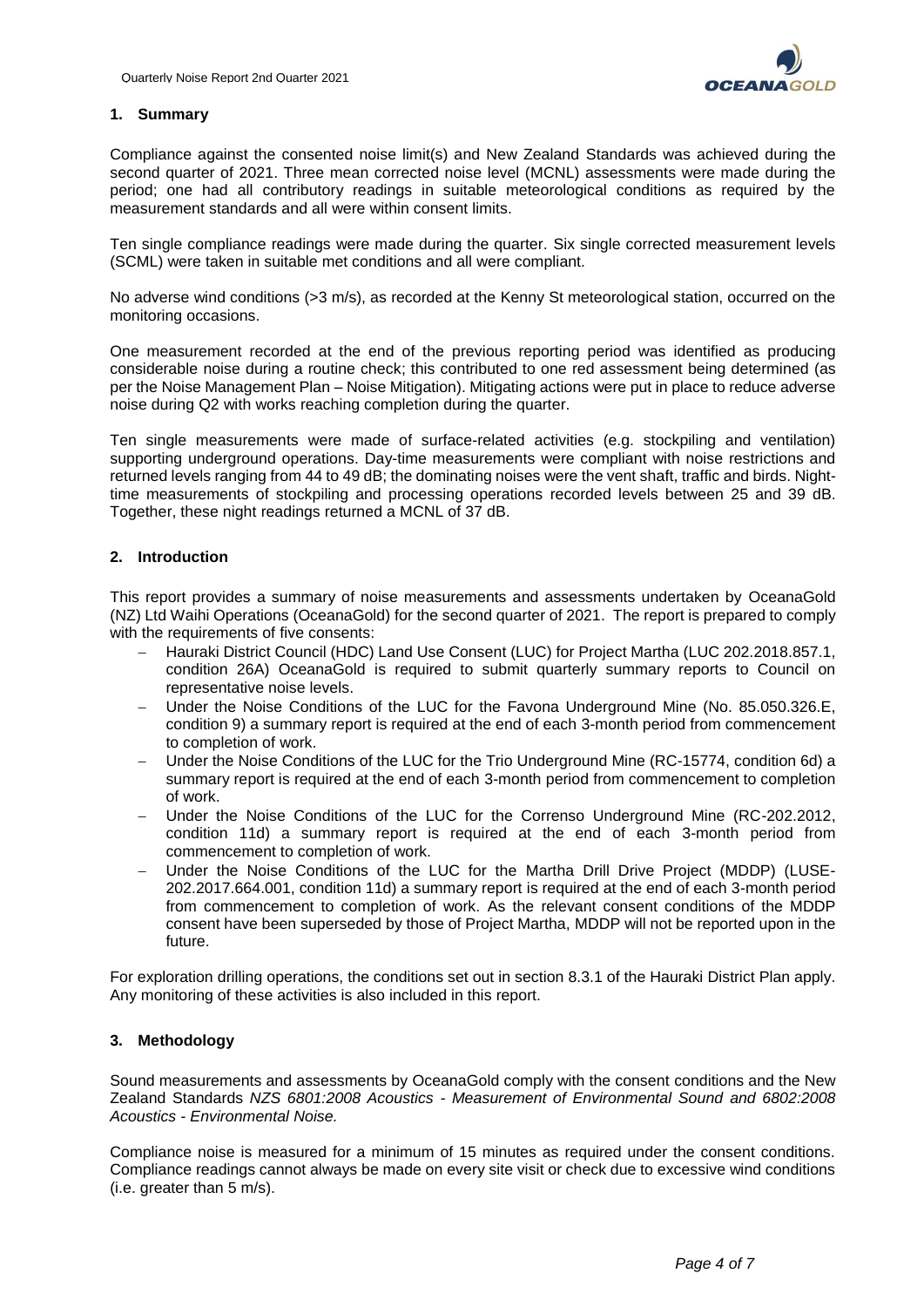

Monitoring checks are made in response to complaints whenever necessary; initially to verify the noise level and subsequently (if necessary) to determine the effectiveness of any mitigating actions and/or the effect of changing wind conditions (changing wind strength or direction influences noise transmission between the mine and the receiver).

OceanaGold uses noise monitoring procedures to ensure conformance to the above standards and consent conditions, and to support noise mitigation protocols documented in the site Noise Management Plan. The noise mitigation protocols require review of wind conditions that could potentially result in noise levels generating complaints. Monitoring has shown that wind speeds over 3 m/s (as measured at the OceanaGold meteorological station at Kenny St) are likely to increase mine noise downwind of an activity to levels that generate complaints. When such wind conditions occur, OceanaGold implements mitigating actions to reduce noise levels where practicable. During periods when high frequency sounds such as birds, cicadas and crickets become the controlling noise, a filter can be applied to noise measurements to exclude four and eight kHz (kilo-hertz) and enable analysis of the lower frequency noise levels (i.e. those usually associated with mine operations).

Wind has a significant influence on sound propagation. Sound measurement and assessment must take the effect of wind into account. Sound measurements are taken in conditions ranging from nil wind up to 5 m/s at the receiver (*NZS 6801:2008 Acoustics - Measurement of Environmental Sound*). Wind greater than 5 m/s is generally unacceptable for monitoring due to wind noise effects in the nearby environment (e.g. trees) and on the microphone.

Downwind, wind speeds of 3 - 5 m/s are considered marginal due to propagation of sound by wind from source to receiver. Conditions like those for which the compliance limits are set generally occur when wind speeds are less than 3 m/s *(Hegley, 2003: Evidence of Nevil Hegley – Favona Underground Project 2003 Final – 11/11/03*).

Wind speeds are recorded at the OceanaGold met station. These wind readings are assumed to represent the general wind conditions across Waihi and at the noise source (e.g. the mine).

Other meteorological factors influencing the overall sound environment include solar radiation, cloud cover, sunrise and sunset times, wind direction and the direction from source to receiver. These factors were also measured to derive a meteorological stability rating at the time of monitoring. Meteorological stability categories of 4 (neutral) or 5 (slightly positive) are considered suitable meteorological influences on sound propagation and are used to determine noise compliance (*NZS 6801:2008 Acoustics - Measurement of Environmental Sound* (HDC LUC 97/98-105, Condition 3.8 (e))).

#### **4. Results**

#### **4.1. General**

Monitoring activity for the period is shown in Table 1.

|                 | Number of<br>days<br>checked | days<br>measured | Number of Number of checks<br>(compliance &<br>other) | Number of<br>complaint<br>days | Number of<br>complaint<br>checks |
|-----------------|------------------------------|------------------|-------------------------------------------------------|--------------------------------|----------------------------------|
| <b>April</b>    |                              |                  | 12                                                    |                                |                                  |
| May             |                              |                  | 11                                                    |                                |                                  |
| June            |                              |                  |                                                       |                                |                                  |
| <b>QR Total</b> |                              |                  | 23                                                    |                                |                                  |

**Table 1:** Noise monitoring activity

*Note: the complaint monitoring referred to above relates to follow-up monitoring from the previous quarter.*

#### **4.2. Wind**

Adverse wind conditions did not occur at the met station (0/10) during the monitoring occasions (see Table 2). While it is the general prevailing wind condition as measured at the met station that primarily affects noise propagation, measurements may be made under adverse conditions if the wind at the receiver or at street level is generally more favourable for monitoring. Even then, representative noise measurements of mining activities are not always possible due to wind noise.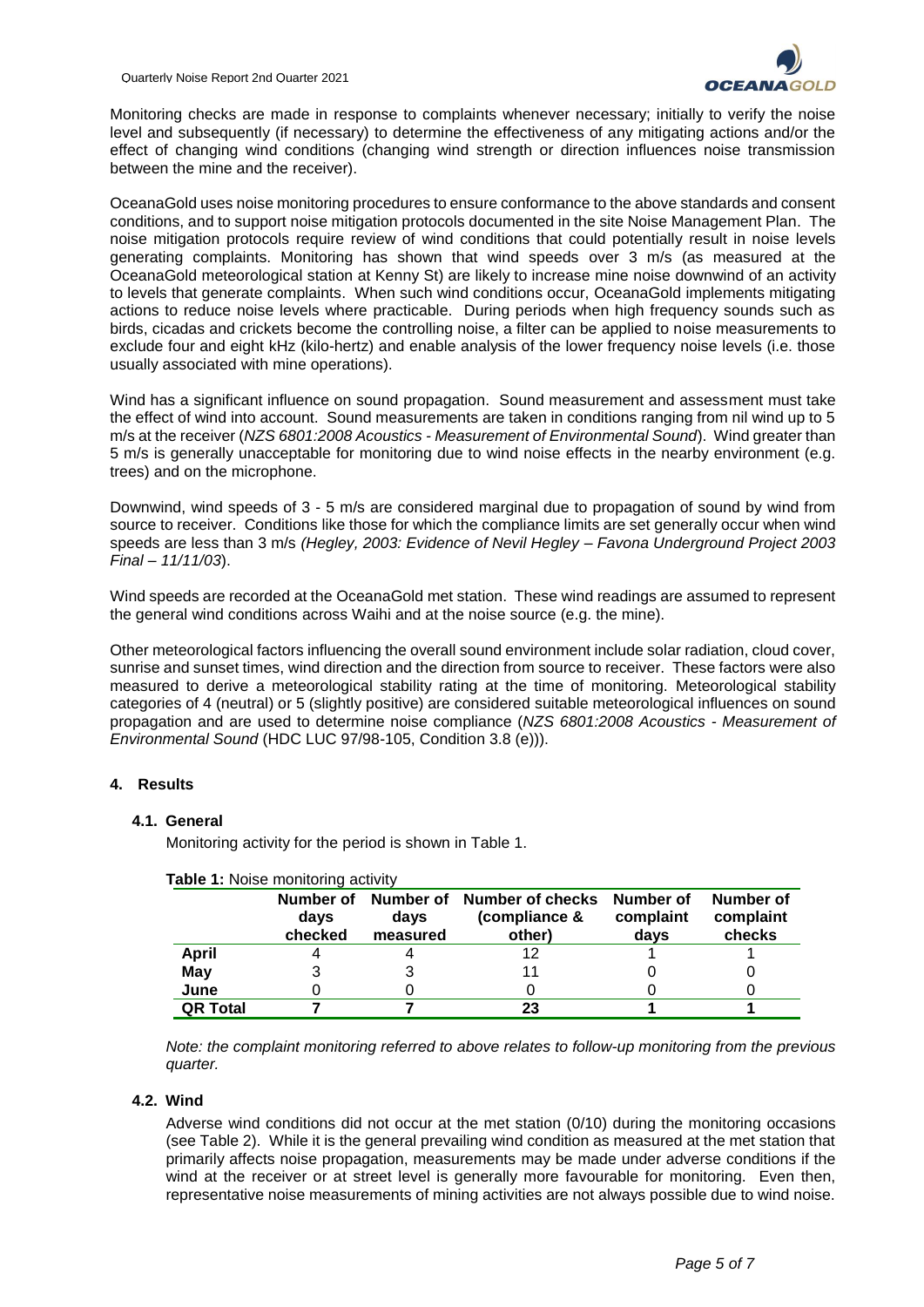

Periods of high wind strengths were not experienced during this monitoring period and were less than in the previous quarter (0% adverse cf. 14% in previous quarter).

| Table 2: Percentage of monitoring time average wind speeds greater or equal to 3 m/s. |  |  |
|---------------------------------------------------------------------------------------|--|--|
|---------------------------------------------------------------------------------------|--|--|

|                 | <b>Receiver</b> | <b>Met Station</b> |
|-----------------|-----------------|--------------------|
| <b>April</b>    | 0%              | $0\%$              |
| <b>May</b>      | $0\%$           | $0\%$              |
| June            | 0%              | 0%                 |
| <b>QR Total</b> | $0\%$           | 0%                 |

60% (6/10) of the compliance measurements made in the reporting period were in suitable met conditions (as measured at the met station). While there were no adverse wind conditions, other conditions (wind direction, solar radiation, and cloud cover) also influence suitable met assessments. Monitoring in suitable met conditions occurred on a higher number of occasions during this reporting period (6); this result was an increase from the previous quarter (4).

### **4.3. Compliance**

No mine dominated SCML exceeded compliance levels in suitable met conditions during the reporting period (see Table 3).

|                 | <b>Total SCML</b><br>calculations | Mine-dominated<br><b>SCML over</b><br>$(limit + 5 dB)$ | <b>SCML</b> in<br>suitable met | Mine-dominated<br><b>SCML over in</b><br>suitable met |
|-----------------|-----------------------------------|--------------------------------------------------------|--------------------------------|-------------------------------------------------------|
| <b>April</b>    |                                   |                                                        |                                |                                                       |
| May             |                                   |                                                        |                                |                                                       |
| June            |                                   |                                                        |                                |                                                       |
| <b>QR Total</b> | 10                                |                                                        |                                |                                                       |

#### **Table 3:** Summary of Single Corrected Measured Levels (SCML).

Three MCNL assessments were made during the quarter. One assessment had all contributing measurements in suitable met conditions (see Table 4); this measurement was compliant with the consented noise limit.

|                 | $\mathsf{I}$ able 4. Suffiliary of ineall Corrected Noise Levels (Inche).<br><b>Total MCNL Marginal</b><br>calculations | <b>MCNL</b> | <b>MCNL 5 dB</b><br>over limit | <b>MCNL in MCNL over limit</b><br>suitable met in suitable met |
|-----------------|-------------------------------------------------------------------------------------------------------------------------|-------------|--------------------------------|----------------------------------------------------------------|
| April           |                                                                                                                         |             |                                |                                                                |
| May             |                                                                                                                         |             |                                |                                                                |
| June            |                                                                                                                         |             |                                |                                                                |
| <b>QR Total</b> |                                                                                                                         |             |                                |                                                                |

# **Table 4:** Summary of Mean Corrected Noise Levels (MCNL).

#### **4.4. Complaints**

There were no complaints in relation to mining-related noise (Figure 1) during the reporting period (note: blast related issues are documented in the quarterly vibration report).